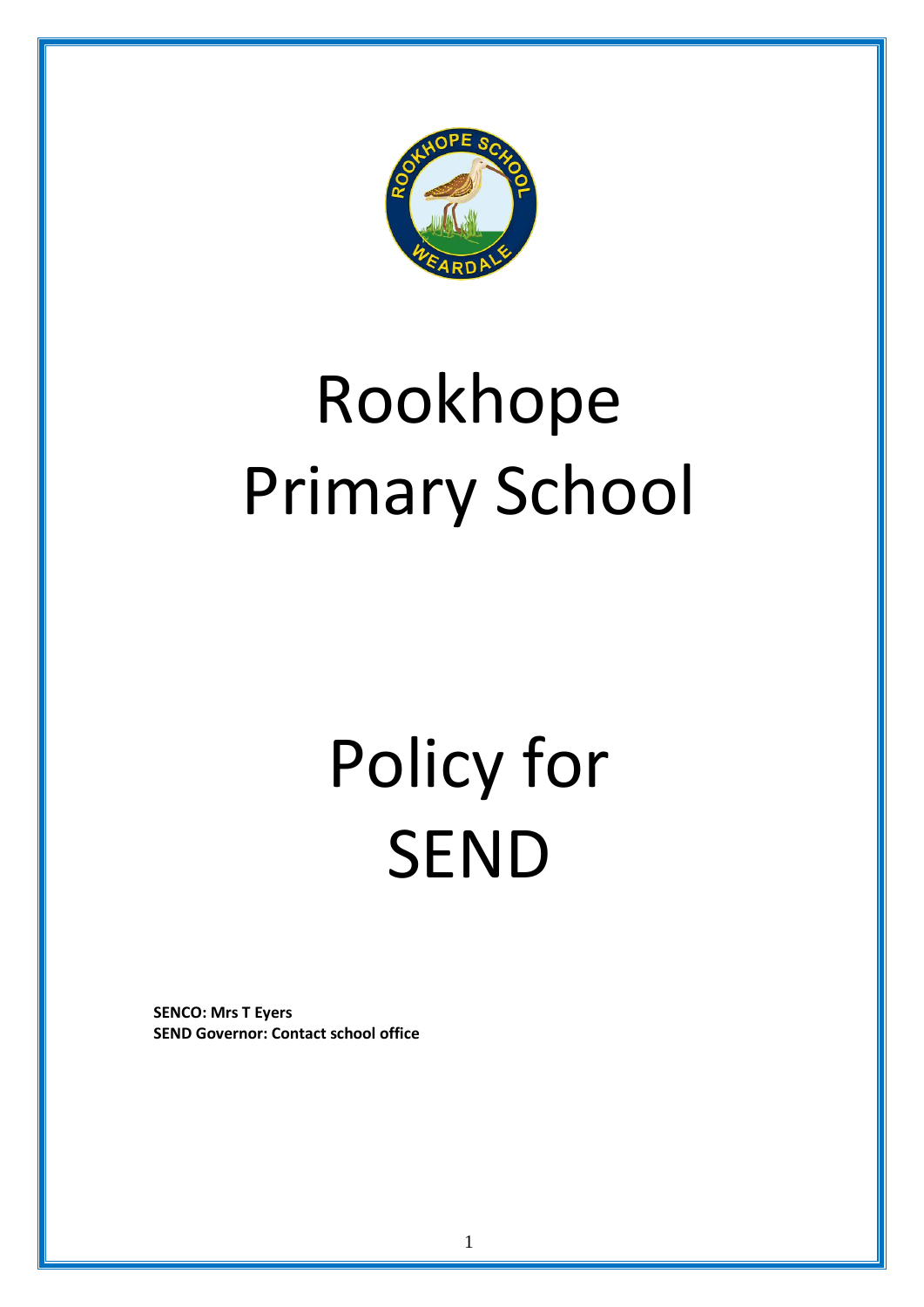#### **SPECIAL EDUCATIONAL NEEDS POLICY**

**This policy should be read in conjunction with The Code of Practice, The SEND Information Report and the following:**

- **Equality Objectives;**
- **Accessibility Plan;**
- **Assessment for Learning;**
- **Anti-Bullying Policy;**
- **Medical Needs Policy**

#### **1. DEFINITIONS**

#### **Definition of Special Educational Needs and Disability (SEND):**

For the purposes of this policy we have used the term Special Educational Needs as defined by the Special Educational Needs and Disability Code of Practice: 0-25 implemented in September 2014.

A child or young person has SEN if they have a learning difficulty or disability which calls for special educational provision to be made for him or her. *(Code of Practice D.F.E. 2015)* 

A child of compulsory school age has a learning difficulty or disability if he or she:

- a) has a significantly greater difficulty in learning than the majority of pupils of the same age; or
- b) has a disability which prevents or hinders him or her from making use of facilities of a kind generally provided for others of the same age in mainstream schools.

Special educational provision which meets the needs of children and young people with SEN includes:

 High quality teaching that is differentiated and personalized to meet the individual needs of the majority of children and young people. Some children and young people need educational provision that is additional to or different from this. This is special provision under Section 21 of the Children and Families Act 2014.

### **2. RATIONALE**

Rookhope School is an inclusive school, catering for a range of SEN, including pupils with:

- Communication and interaction needs.
- Cognition and learning needs
- Social, emotional and mental health difficulties
- Sensory or physical needs

Our school welcomes all children and values them as individuals, treating them equally and with respect. We believe that all children have the right to have their own particular needs recognised and addressed in order to achieve success. We believe that all teachers are teachers of children with SEN and it is therefore a whole school responsibility to ensure that these children's needs are addressed. Through staff working together as a team, and in partnership with pupils and their parents, we strive to ensure that the following aims are met. We place a great deal of value on the role of the parent/carer. We understand that it can be difficult in some cases for parents to deal with the fact that their child has additional needs and we are particularly sensitive in the early stages when a child is first identified. We aim to reassure parents/carers and clarify issues/information for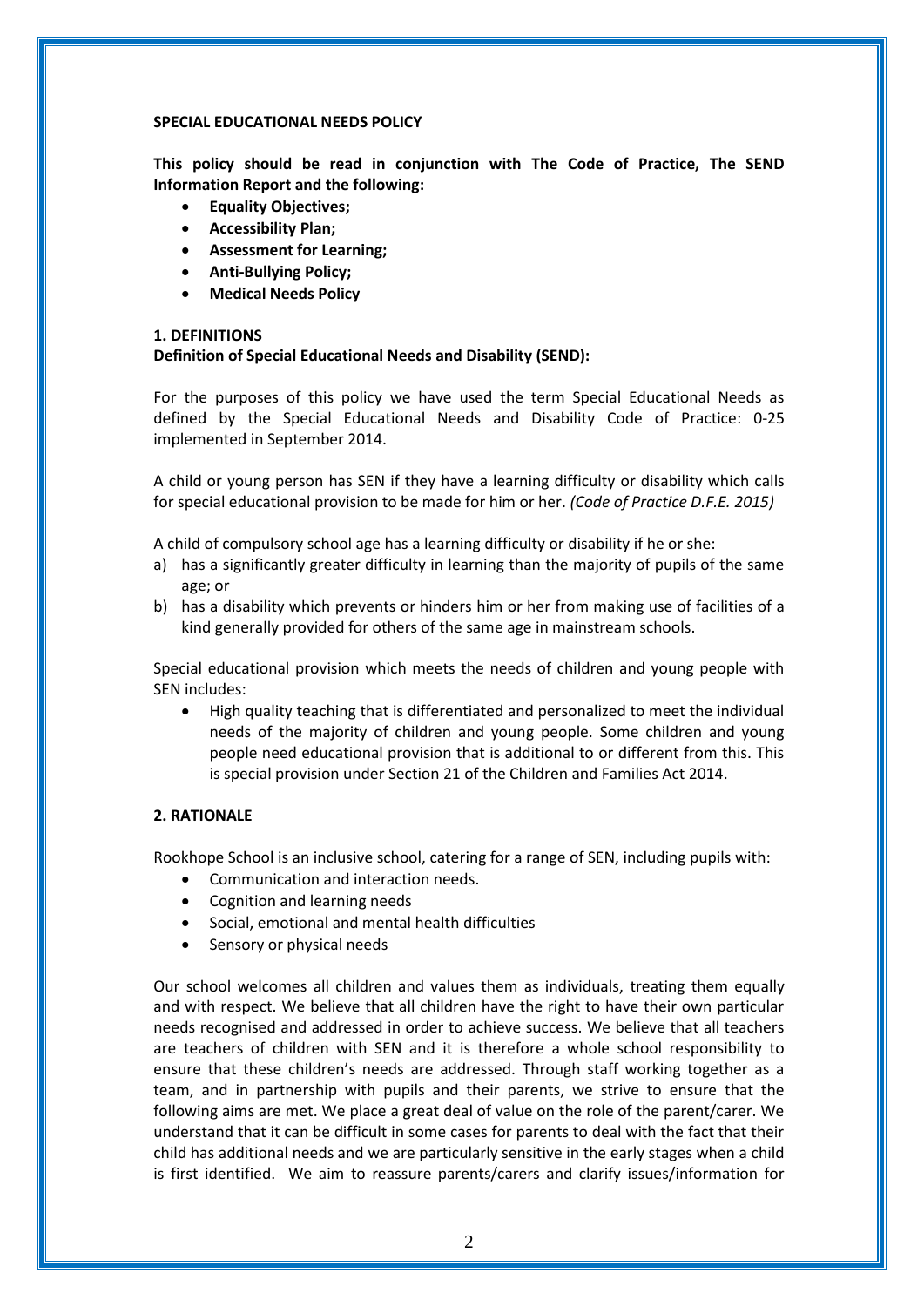them throughout the SEN process. We recognise that parents hold key information and have knowledge and experience to contribute to the shared view of their child's needs and the best ways of supporting them. All parents of pupils with Special Educational Needs will be treated as partners and supported to play an active and valued role in their pupil's education. We will always keep parents/carers well informed about their child's special needs and invite them to all review meetings.

## **Aims**

- To follow the guidelines set out in the SEN Code of Practice;
- To ensure that all pupils have equal access to a broad, balanced curriculum, which is differentiated to meet individual needs and abilities;
- To identify children with SEN as early as possible and plan a program of support and intervention to address their needs;
- To regularly track the progress of children with SEN through school tracking systems, review meetings, lesson observations and provision maps and support plans;
- To provide good quality and regular training for staff in relevant areas of SEN;
- To evaluate the impact of staff training and provision/intervention programs;
- To develop good relationships with parents/carers to ensure pupils with SEN are supported well both at home and at school;
- To ensure that all staff working with SEN children are clear about their roles;
- To ensure that the SEN budget is used appropriately to fund high quality resources for children with Special Educational Needs.
- To work effectively with a range of other external agencies;
- To make good links with other mainstream primary schools, secondary schools, and special schools.

## **3. ROLES AND RESPONSIBILITIES**

Provision for pupils with special educational needs is a matter for the school as a whole.

## **Governing Body**

The governing body will have the following responsibilities. They will:

- appoint a governor with specific responsibility for SEN:
- have regard to the SEND Code of Practice and should oversee the implementation of the reform and provide strategic support to the head teacher
- publish information on the school's website about the implementation of the governing body's or the proprietor's policy for pupils with SEN.
- ensure that there is a qualified teacher designated as SENCO.
- cooperate generally with the local authority including in developing the local offer and when the school is being named in an EHC plan.
- ensure that arrangements are in place in schools to support pupils at school with medical conditions.
- publish information about the arrangements for the admission of disabled children, the steps taken to prevent disabled children being treated less favourably than others, the facilities provided to assist access of disabled children, and their accessibility plans.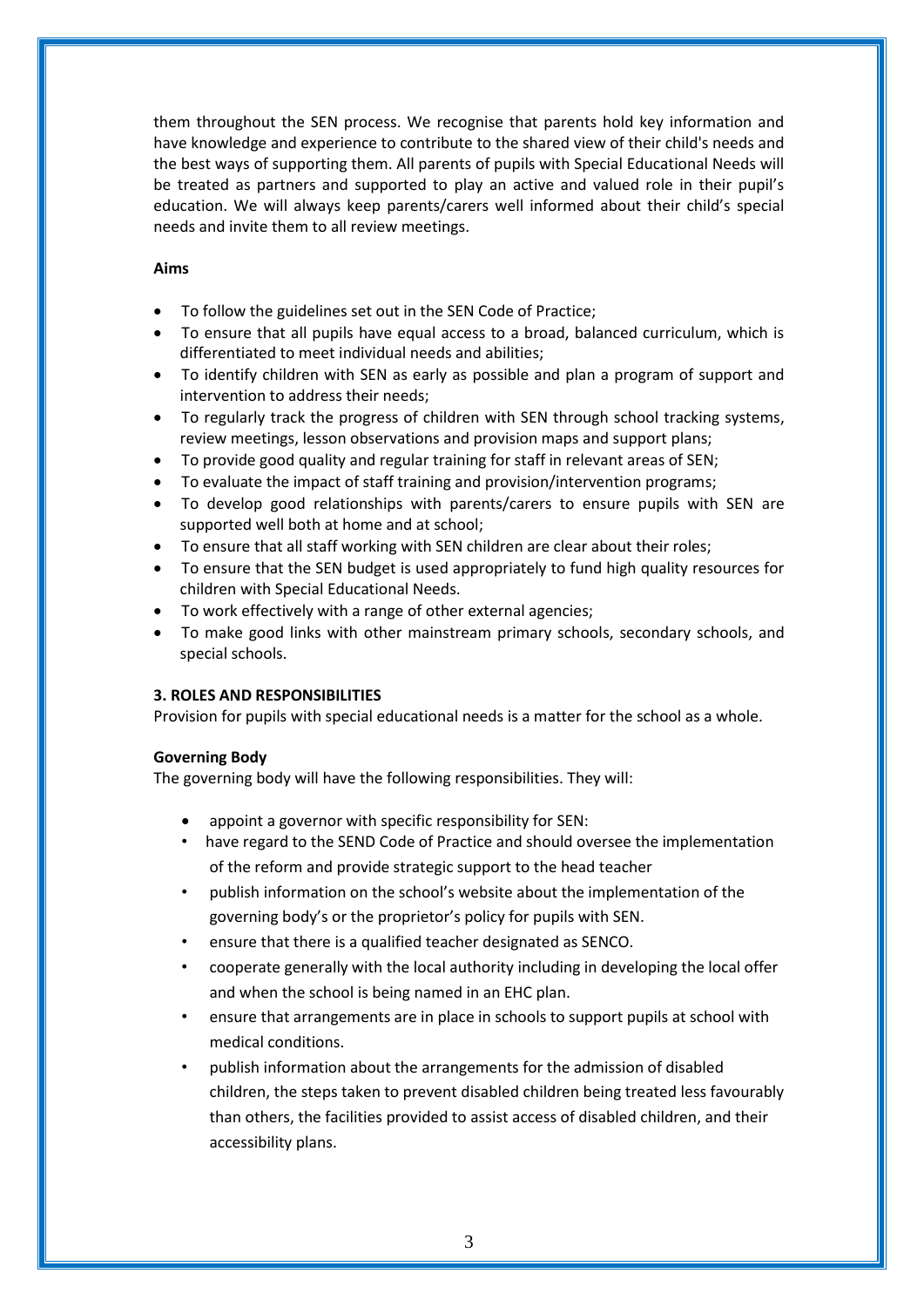• ensure that all governors are aware of the school's SEN provision including the deployment of funding, equipment and personnel.

## **The Head Teacher**

The head teacher will have the following responsibilities. They will:

- take overall responsibility for implementing the code of practice.
- ensure that the SENCO has adequate time to carry out duties and is able to influence strategic decisions about SEN.
- ensure the wider school community understands the implications of SEN provision for whole school improvement (from governors to classroom teachers and teaching assistants).
- put in place arrangements to ensure parents are regularly engaged in discussions about the progress of their child (at least three times a year).
- ensure a process is in place for involving parents and young people in reviewing provision and planning for those currently on school action/plus and any newly identified pupils with SEN.
- report to the governing body how resources are deployed to meet provision.

## **The Special Educational Needs Co-ordinator (SENCO)**

The role of the SENCOs includes:

- oversee day-to-day operation of school's SEN policy;
- coordinating provision for children with SEN;
- liaise with designated teacher where a Looked after Child has SEN;
- overseeing SEN support plans and ensuring teachers and support staff work

closely with parents/ carers to follow a graduated approach to SEN Support;

- advise on use of delegated budget/ other resources;
- liaise with parents of children with SEN;
- maintain links with other education settings and outside agencies;
- liaise with potential next providers of education;
- work with head and governors on Equality Act; and
- ensure that SEN records are up to date.
- contribute to the in service training of staff

### **Class Teachers**

Class teachers have the following responsibility to:

- provide 'Quality First Teaching' and a graduated approach of assess, plan, do, review.
- focus on outcomes for the child: Be clear about the outcome wanted from any SEN support.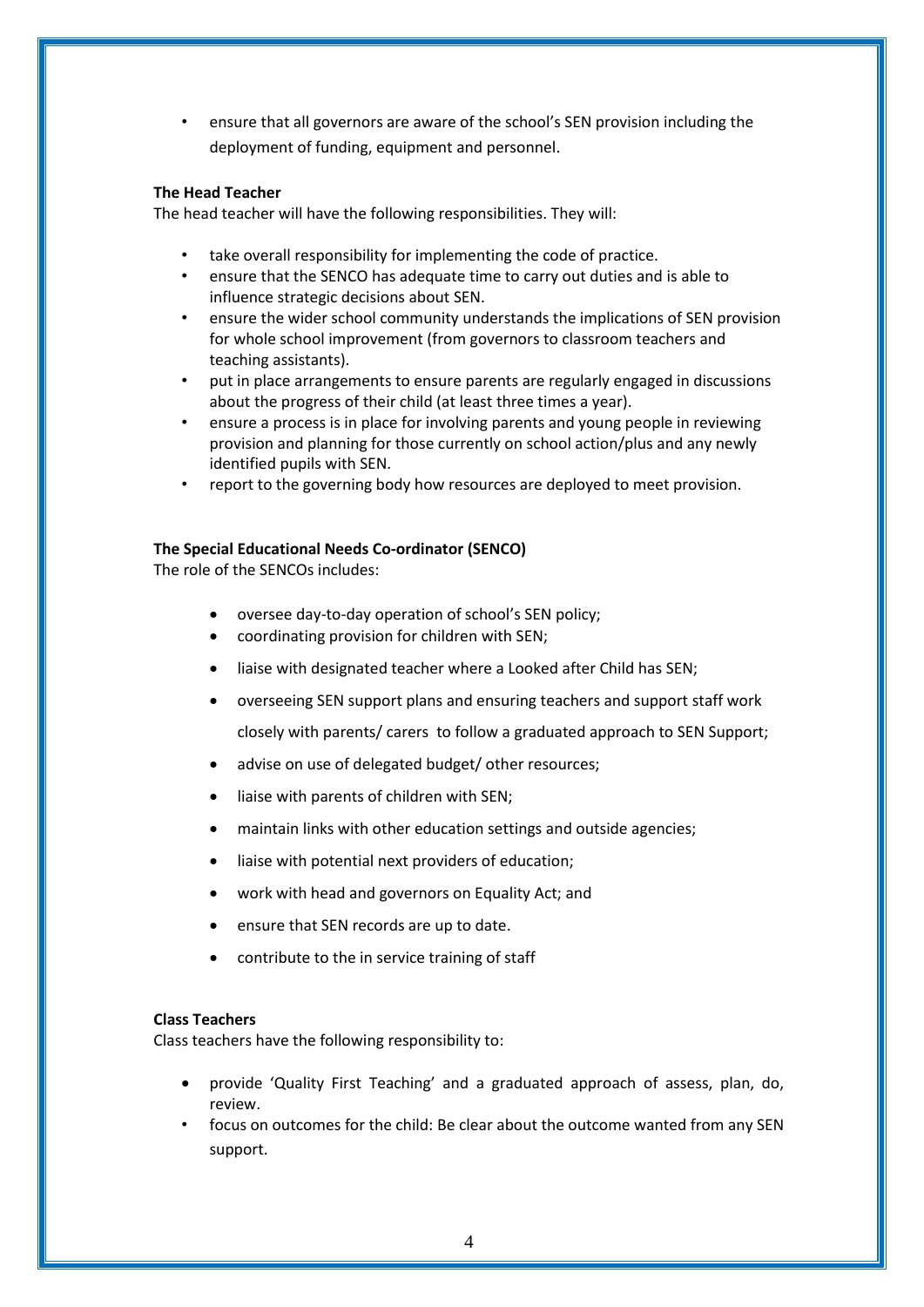- be responsible for meeting special educational needs: Use the SENCO strategically to support the quality of teaching, evaluate the quality of support and contribute to school improvement.
- have high aspirations for every pupil: Set clear progress targets for pupils and be clear about how the full range of resources are going to help reach them.
- work in partnership with pupils and parents/carers in planning and reviewing progress, seek their views and provide regular updates on progress.

## **SEN Support Staff**

Class teachers work with SEN support staff to plan effective provision for pupils with SEN. Effective liaison between support staff and class teachers is essential to ensure planned activities are linked to targets set out in support plans.

- LSA/TAs are part of the whole school approach to SEN working in partnership with the class teacher and the SENCO to deliver pupil progress and to narrow gaps in performance.
- The support they give should be focused on the achievement of specific outcomes within the graduated approach to SEN support agreed with parents in the context of high quality teaching overall.
- LSA/TAs can be part of a package of support for the individual child but should never be a substitute for the teacher's involvement with that child.

## **3. Identification of SEN**

Through their discussions, observations, assessments and data analysis the SENCOs, class teachers, key workers and support staff will identify any children who appear to have SEN. Children with SEN may also be identified by outside agencies and organisations. Parents and carers may also inform the SENCOs or teaching staff of any concerns and possible Special Educational Needs. When a child is identified as having SEN they will be placed on the SEN register as SEN Support.

#### **SEN Support**

When a class teacher or the SENCOs identify a child with Special Educational Needs, the class teacher will provide interventions through 'Quality First Teaching' that are additional to those provided as part of the school's usual differentiated curriculum. The triggers for SEN support are that, despite receiving quality first teaching the child:

- continues to make little or no progress in specific areas over a long period;
- continues working at National Curriculum levels substantially below that expected of children of a similar age;
- continues to have difficulty in developing literacy and mathematics skills;
- has emotional difficulties which substantially and regularly interfere with the child's own learning or that of the class group.
- has sensory or physical needs, and requires additional specialist equipment or regular advice or visits by a specialist service;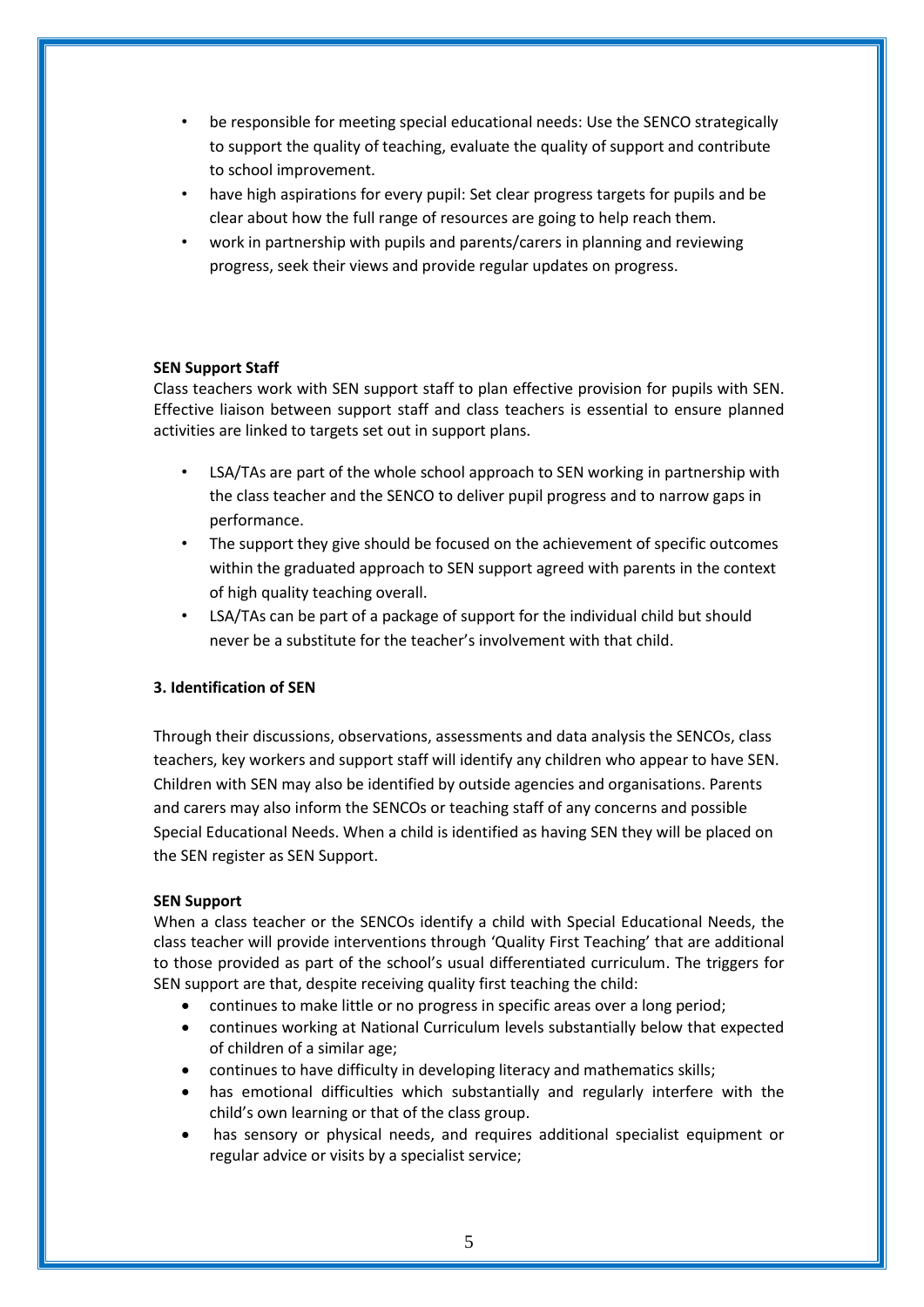has ongoing communication or interaction difficulties that impede the development of social relationships and cause substantial barriers to learning.

If necessary the SENCO, in partnership with parents and the child, may refer to outside agencies such as Educational Psychology or Specialist Support Teams for additional support.

## **Referral for Education, Health and Care Assessment**

Where, despite the school having taken relevant and purposeful action to identify, assess and meet the SEN of a child, or the child has not made expected progress, the school or parents should consider requesting an Education, Health and Care Assessment. To inform this decision the local authority will expect to see evidence of action taken by the school. These include:

- Records of regular interventions, strategies, reviews and their outcomes;
- The pupil's health including the child's medical history where relevant;
- Early Learning Goals and National Curriculum levels of attainment in literacy and mathematics;
- Educational and other assessments, for example from an advisory specialist support teacher or an educational psychologist;
- Views of the parents and of the child;
- Involvement of other professionals such as health, social services or education welfare service.
- Costed provision maps

Parents or school are the only partner who can request an Education, Health and Care Assessment.

## **Education, Health and Care Plan (EHCP)**

An EHCP includes the following and will be reviewed annually:

- The pupil's name, address and date of birth;
- Details of all of the pupils special needs, including health needs;
- Identification of the special educational provision necessary to meet the pupil Special Educational Needs;
- Short term targets for the child to work towards;
- Identification of the type and name of the school where the provision is to be made;
- Relevant non-educational needs of the child;
- Information on non-educational provision;
- Reports and views of any other specialist involvement.

All children with EHCP will have short-term targets set for them that have been established after consultation with parents, and the child. An EHCP will be reviewed annually and will last until the child is 25, or all targets are met.

## **4. RECORDING SEN**

Records are kept on all children with SEN, detailing steps taken to support them. Record files are kept by the SENCO. There is also a SEND group on the office 365 one drive where documents are stored to allow teachers to access information. The HT and SENCO are able to monitor support plans/reviews/ outside agency input and these can be accessed from any school site.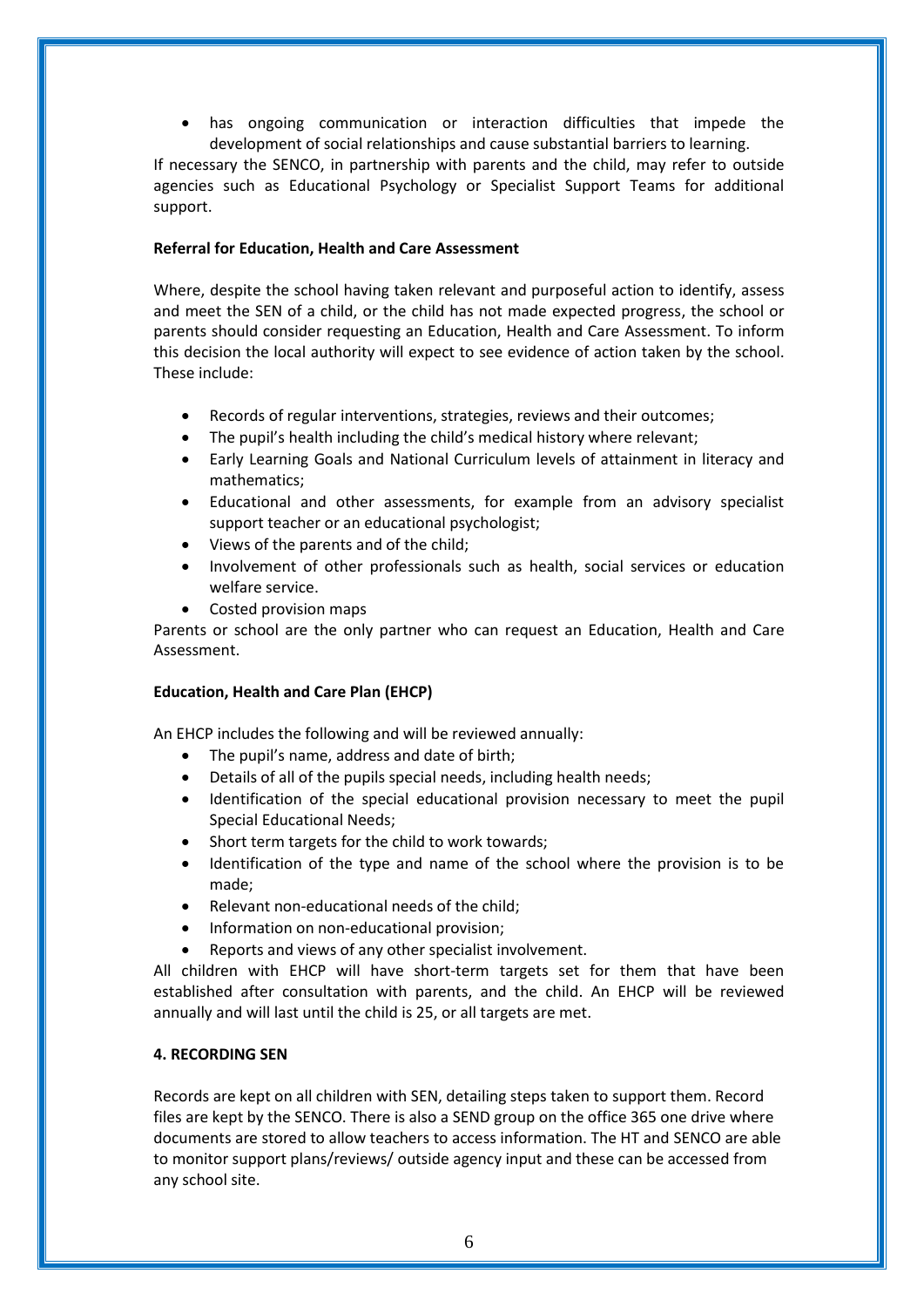### **SEN Register**

This is a file kept by the SENCO. It indicates which children have SEN and what stage they are at. The SENCO maintains the Register as a working document. The Register will state the following:

- Child's name;
- Date of Birth;
- Details of SEN;
- Involvement of outside agencies;

#### **Medical Register**

The head teacher maintains a copy of the Medical Register as the responsible person. Copies will be kept in the school office, easily accessible by first aiders and are available in other areas throughout school. The Medical Register may be amended throughout the year by the class teacher following consultation with their team leader. The SENCOs will become involved should a child's medical attention present a barrier to their learning.

**Pupil Files** are kept up to date by the SENCO.

**Class Teachers** will keep copies of support plans for reference and amending in their short term planning files

**Transfer of Information** will be the responsibility of the SENCO

#### **5. ANNUAL REVIEWS**

It is a statutory requirement for children with an EHCP to have an Annual Review. At Rookhope, we hold annual reviews for children with an EHCP and termly reviews for those on SEN support. Parents/carers and other agencies, where appropriate, are invited to these. Some reviews are part of the Parent/Teacher evenings in the Autumn and Summer Terms. During these reviews, feedback is given about a child's progress and new targets are agreed where necessary.

#### **6. STAFF TRAINING**

The school makes an annual audit of training needs for all staff taking into account school priorities as well as personal and professional development. The school is allocated funding from the Standards Fund each year which it may use to meet identified needs. Particular support will be given to Newly Qualified Teachers and other new members of staff.

#### **7. POLICY EVALUATION**

The implementation of this policy will be monitored by the head teacher and SENCO. It will be reviewed annually.

When reviewing the success of this policy we will take into account:

- Progress of SEN children compared to non-SEN
- Standards reached by pupils with SEN;
- The percentage of parents attending review meetings, including Annual Reviews;
- The number of complaints received regarding SEN provision.

Through regular classroom observation we will also take into account: